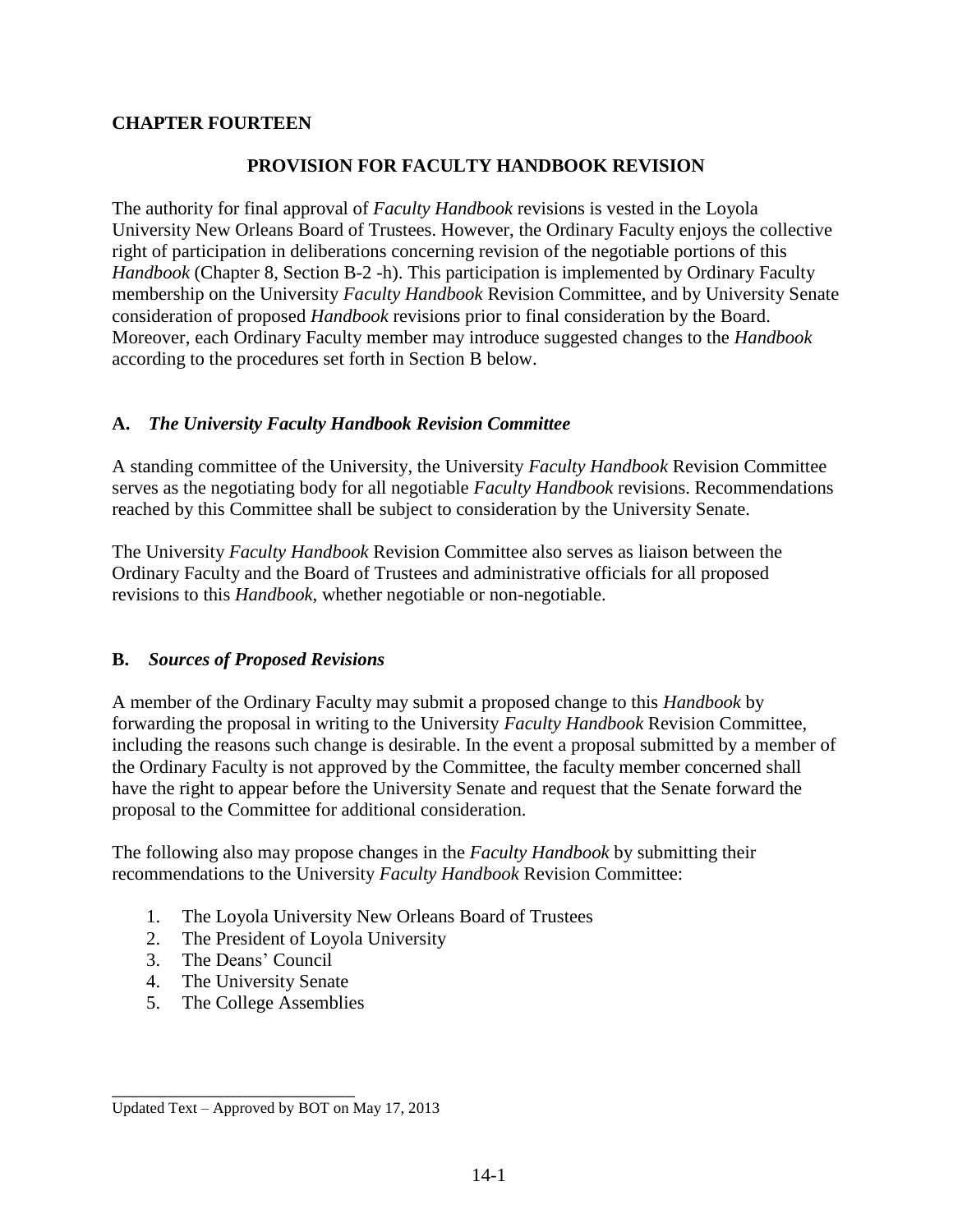### **C.** *Procedure for Negotiated Handbook Revisions*

The University *Faculty Handbook* Revision Committee shall meet as soon as practicable after receipt of a proposed revision. The Committee shall give careful and thorough consideration to each proposal submitted, and shall, when appropriate, gather outside materials or hear witnesses before deciding an issue.

If the University *Faculty Handbook* Revision Committee recommends a revision, it shall be forwarded to the University Senate for consideration. The Senate shall have the right to express its view regarding all proposed revisions before final acceptance or rejection by the Board of Trustees, provided the Senate gives timely consideration to proposed revisions. In those instances where early consideration by the Board is anticipated, the Senate shall be notified of a deadline, if any, for Board consideration of a proposal, to allow the Senate adequate opportunity for consideration of the proposal.

If there are, within the Committee, divergent views on a proposed revision which cannot be resolved by negotiation, each group shall have the right to draft proposals independently and to present these proposals to the Board of Trustees, provided each group first presents its proposal in final form to the opposing group in sufficient time to allow consideration of each proposal by each group. In such cases, the Senate shall have the right to present its position on each recommendation to the Board before final Board consideration is given to the proposals, and the group opposing the Senate view shall have the right to present a position to the Senate membership, verbally or in writing, before the final vote on the Senate position is taken.

# **D.** *Procedure for Non-negotiated Handbook Revision*

Certain segments of this *Faculty Handbook* (listed at the end of this section) may be amended without preliminary negotiations within the University *Faculty Handbook* Revision Committee. In the event a non-negotiated change is proposed by the University Board of Trustees or administrative officials or the Deans' Council, the University Senate shall have the right to receive timely notification, through the Committee, of the proposed revision in the form in which it is to be considered by the Board, and to present written and/or verbal views of Senate membership to the Board before the final decision is made.

Chapter 13 of this *Faculty Handbook* is amended by the University Senate as provided in its Constitution and By-laws. However, the Senate shall provide a written copy of proposed changes to Chapter 13 in their final form to the Administration through the Committee, and appropriate University officials may present their viewpoints to the Senate before the proposed revision is approved by the Senate and forwarded to the Board of Trustees for final consideration.

Changes to the following *Faculty Handbook* segments are the prerogative of the Board of Trustees:

\_\_\_\_\_\_\_\_\_\_\_\_\_\_\_\_\_\_\_\_\_\_\_\_\_\_

Updated Text – Approved by BOT on May 17, 2013